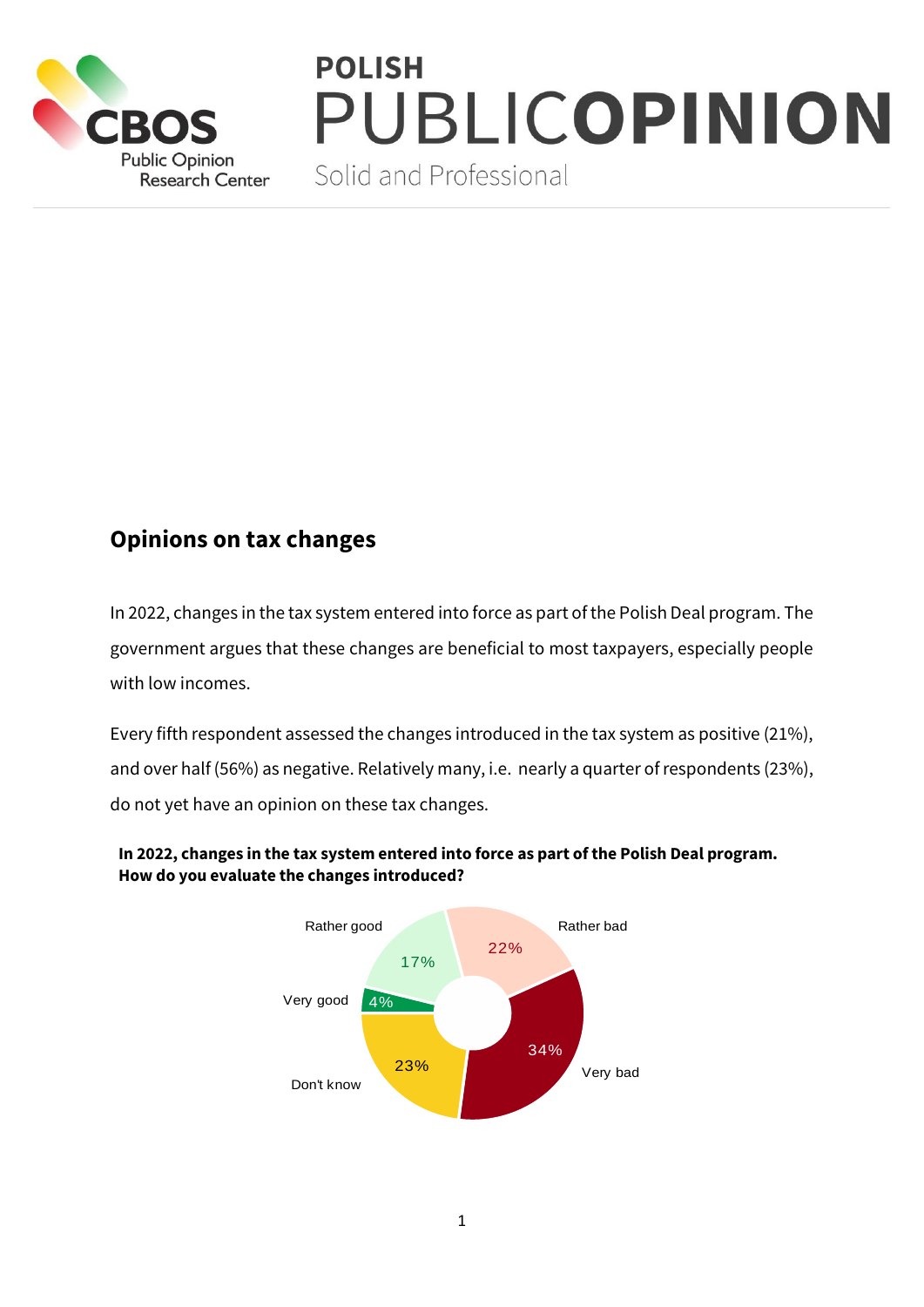The overall assessment of changes in the tax system is influenced by the expected profits or losses associated with it, subjective knowledge of the solutions introduced and experience in the workplace.

Most respondents (68%) feel badly informed about the changes in taxes that have been in force from this year.

### **Do you feel well informed about the tax changes that have been in force from this year?**



More than one-fifths think that they will benefit from changes (22%), more or less the same number believe that they will neither gain nor lose (20%), and more than one-fourth expect to lose (28%). A significant part of respondents are not able to assess whether the introduced changes will be beneficial for them or not (30%).



#### **Will you personally gain or lose from these tax changes?**

Gains will accrue, according to responses to: older respondents, aged 55 or more (especially aged 65+; 47%), people with primary or lower secondary education (38%), people with a net monthly personal income of less than PLN 2,000 ( 39% –40% depending on the category). In the socio-professional groups, the winners are pensioners (47%). On the other hand, losses